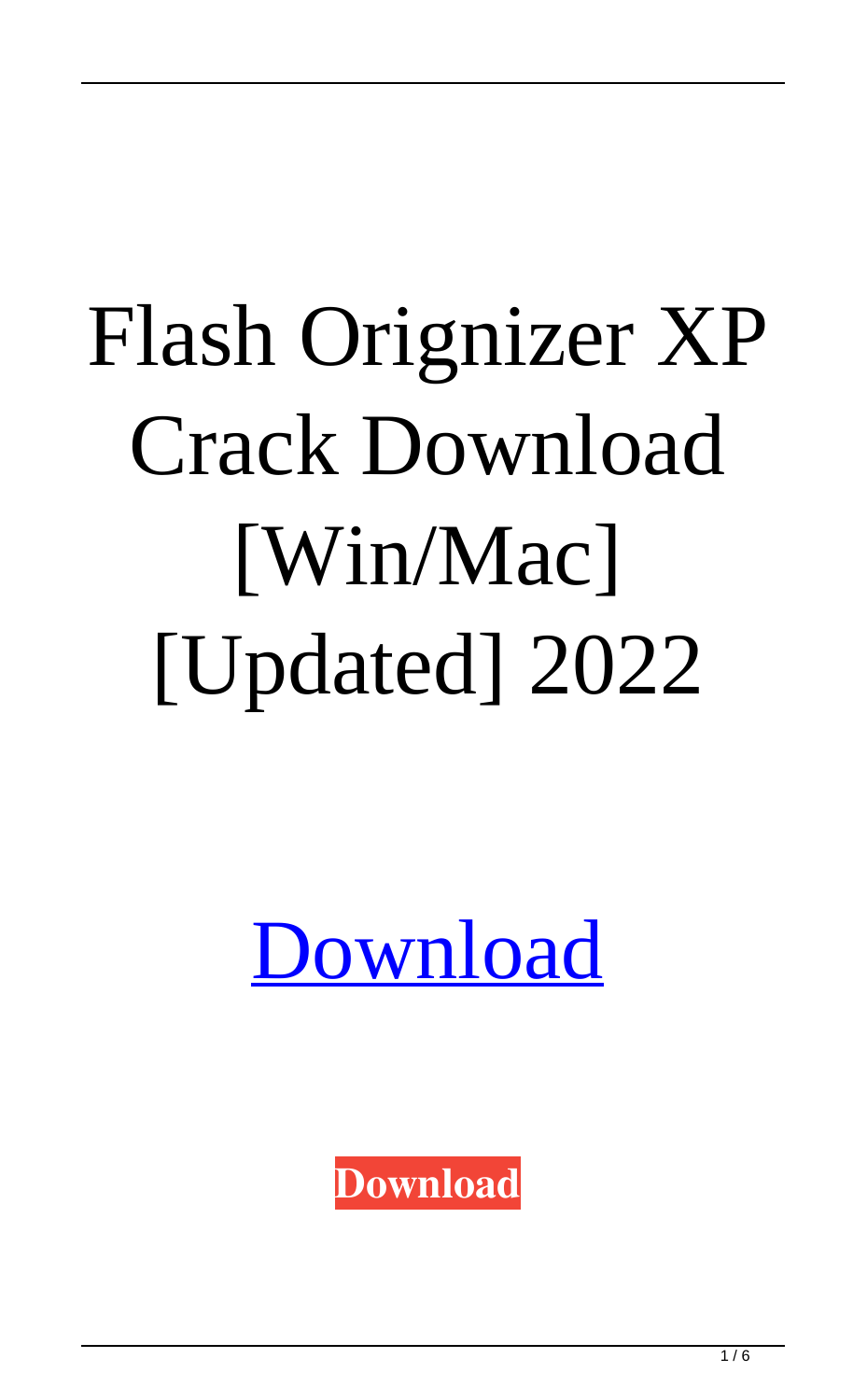#### **Flash Orignizer XP With Key Free X64**

- Flash rrganizer xp is an organizer software application. This software let you set reminder time/ date. - Flash rrganizer xp is an organizer software application. This software let you set reminder time/ date. - Flash rrganizer xp is an organizer software application. This software let you set reminder time/ date. - Flash rrganizer xp is an organizer software application. This software let you set reminder time/ date. Flash rrganizer XP is available in English, Traditional Chinese, French, German, Italian, Russian and Spanish languages. You can get flash rrganizer xp for windows 8, 7, Vista, XP, 2003, 2000, 98SE and ME and you can get flash rrganizer xp for windows 10, 8.1, 8, 7, Vista, 2003, 2000, 98SE and ME too. Features of Flash Rrganizer XP: \* Record Reminder: you can record the reminder and get a notice of it when log on \* Tasks List: View, edit, update, delete tasks \* Scheduler: set time when the reminder occur, set reminder duration for specific times and dates, set repeat days/times \* Address book: add contact \* Calendar: add day/week/month/year \* Alarm: set alarm, get notice when the alarm occur \* Task editor / creator: create tasks with notes \* Task viewer: get detailed informations for tasks, get the reminder info of tasks, export and import tasks \* "Today's TASKS" checker: check the tasks you planned to do today \* Automatic "today's TASKS" reminder: get reminder when log on and when your scheduled tasks occur Flash rrganizer xp Windows 10, 8.1, 8, 7, Vista, 2003, 2000, 98SE and ME Support: Flash rrganizer xp is the best organizer software with multiple language support, multiple calendar support and reminder notification. Flash rrganizer xp is the most complete organizer program. The program will help you to simplify the day and change your life. Flash rrganizer xp is an organizer that can be used for personal use or shared with colleagues and friends. Flash rrganizer xp is easy to use and it will help you to manage your tasks. You can update Flash Rrganizer XP with new features as new version is released

#### **Flash Orignizer XP Patch With Serial Key Free [32|64bit] [Latest] 2022**

CREATE A new calendar day event, to add a task or a task description, CREATE A new event of "today's tasks", for a reminder of items to do today. CREATE A new event of "today's Tasks", for automatic reminding of items to do today. CREATE A new event of "the day before tomorrow", for automatic reminding of items to do the day after tomorrow. It allows you to: Add new events, of text, to a calendar day Create a new text string, of about 30 characters, to attach to an existing event Add new events, of text, to an address book Create a new text string, of about 60 characters, to attach to an existing event Add new events, of text, to a task list Create a new text string, of about 20 characters, to attach to an existing event Add new events, of text, to a task list View existing events, of text, of a calendar day View existing events, of text, of an address book View existing events, of text, of a task list View existing events, of text, of a task list ...of text, of an event which is a day, a week, a month or a year Create a new text string, of about 20 characters, to attach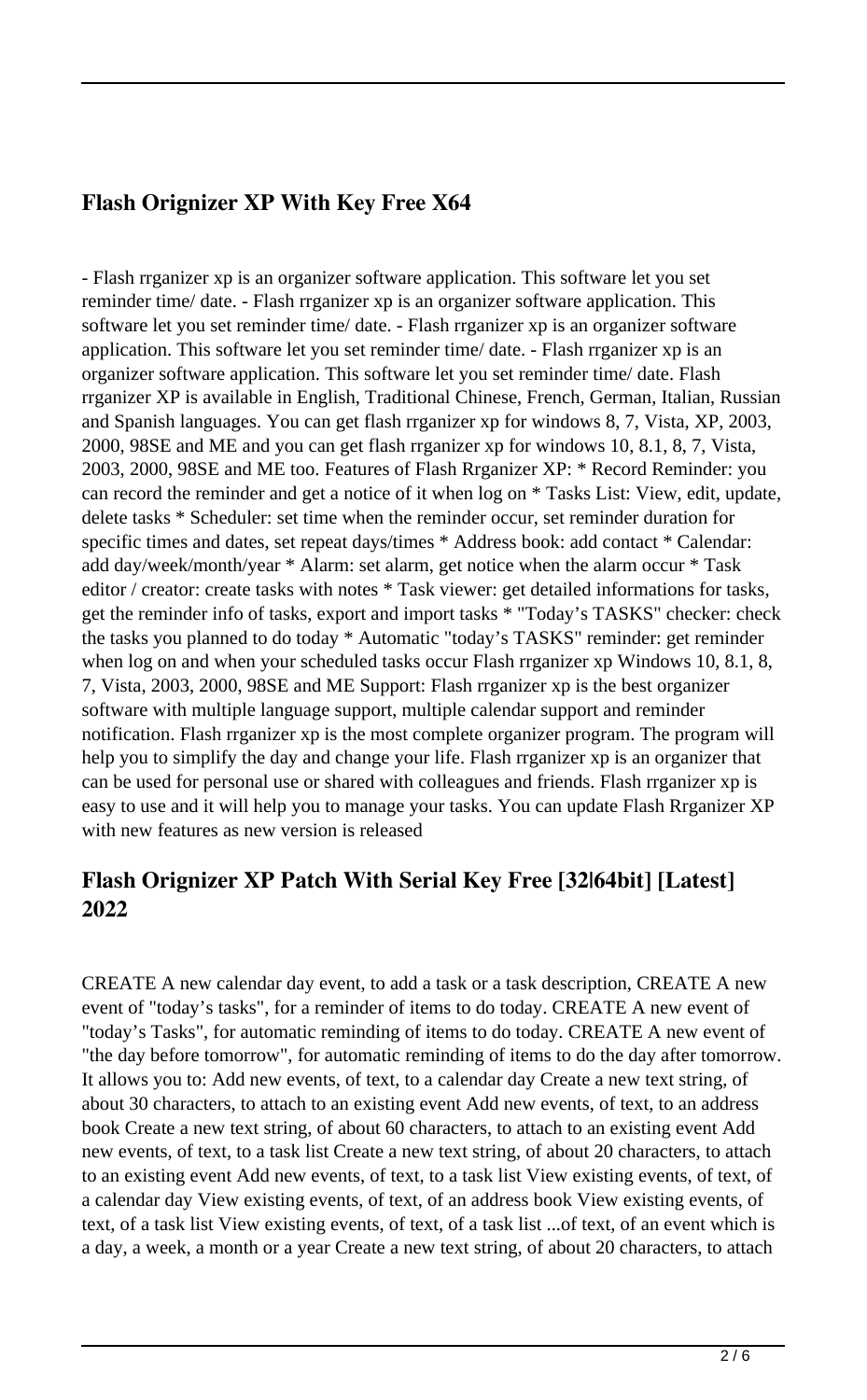to an existing event Create a new task, of text, of about 30 characters, to add to an existing event Set the priority of an existing event, by priority Create a new event, of text, of about 60 characters, to attach to an existing event Set the priority of an existing event, by priority Create a new event, of text, of about 60 characters, to attach to an existing event Set the priority of an existing event, by priority Create a new event, of text, of about 60 characters, to attach to an existing event Set the priority of an existing event, by priority Create a new event, of text, of about 60 characters, to attach to an existing event Set the priority of an existing event, by priority Create a new event, of text, of about 60 characters, to attach to an existing event Set the priority of an existing event, by priority Create a new event, of text, of about 60 characters, to attach to an existing event Set the priority of an existing event, by priority Create a new event, of text, of about 81e310abbf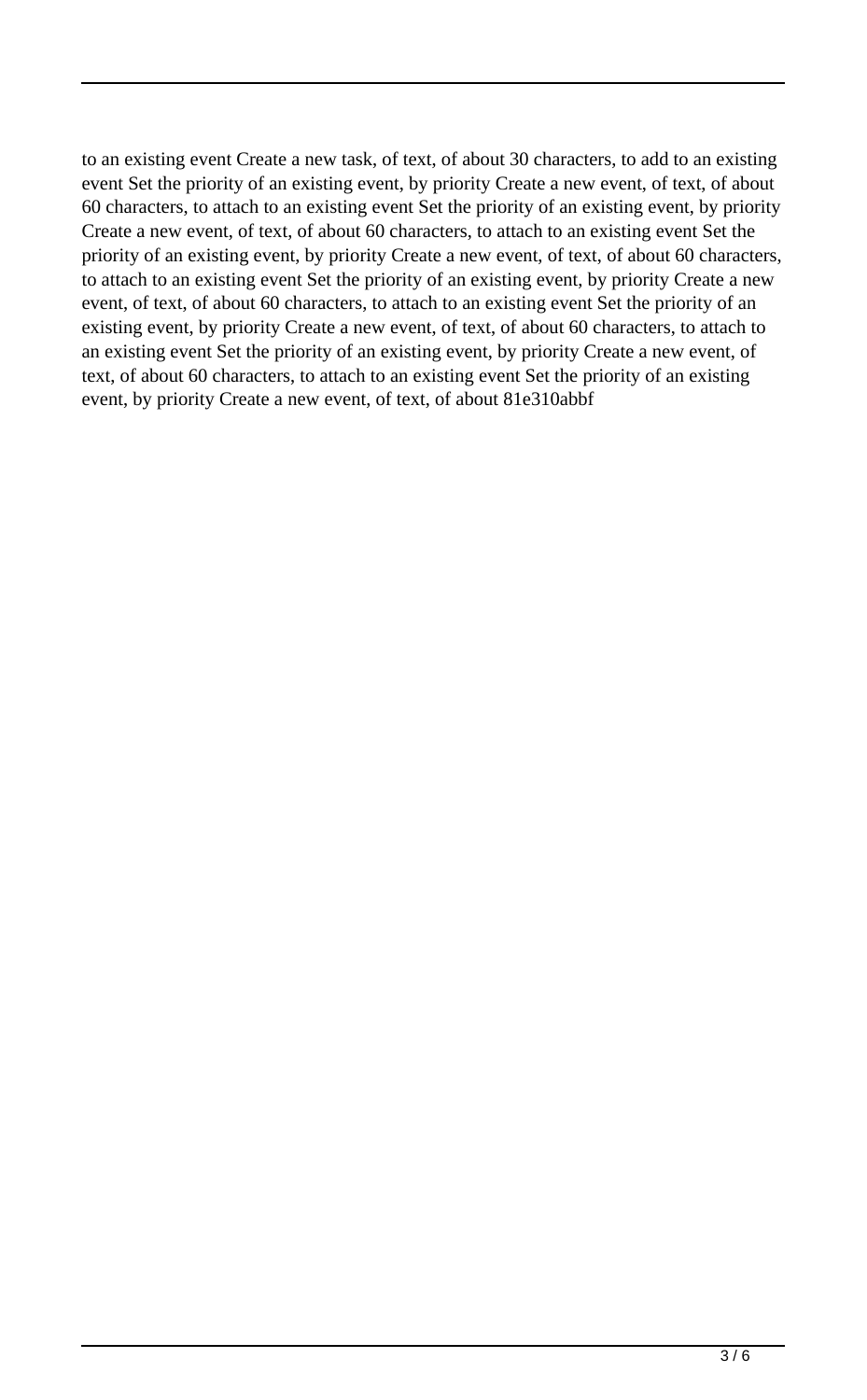### **Flash Orignizer XP With Full Keygen**

Flash Rrganizer XP is a calendar, address book and scheduler application with a basic interface. It suites both portable and static use, being able to run from a FLASH drive or your desktop. Use it and get a notice of things you planned to do today as soon as you log on! The application includes: Text, month calendar Task editor / creator Task viewer "Today's TASKS" checker Automatic "today's TASKS" reminder Address book This is beta software. It may contain errors, or not work as it is supposed to. Why not try the full version? You can get it here: If you don't own Flash Rrganizer XP, and you're an educational institution, you may download a FREE version of this calendar, address book and scheduler program. To get the FREE version, just visit the Educational Institutions section of our web site, and click here: If you have any problems with this program, please contact support@rom2castle.com. Flash Rrganizer XP 10.5.2.25 English Flash Rrganizer XP 10.5.2.25 English This is beta software. It may contain errors, or not work as it is supposed to. Why not try the full version? You can get it here: If you don't own Flash Rrganizer XP, and you're an educational institution, you may download a FREE version of this calendar, address book and scheduler program. To get the FREE version, just visit the Educational Institutions section of our web site, and click here: If you have any problems with this program, please contact support@rom2castle.com. Flash Rrganizer XP 10.5.2.25 English \*FREE\* Flash Rrganizer XP 10.5.2.25 English Flash Rrganizer XP 10.5.2.25 English This is beta software. It may contain

#### **What's New in the?**

The application can also automatically set reminders and can also set the schedule for you. You will be able to set a reminder if you have a specific task for a day. Screenshots: OS: Windows XP References: Reminder - Software Library (Portable) Category:Calendaring software/\* Generated by RuntimeBrowser Image:

/System/Library/PrivateFrameworks/MusicCarDisplayUI.framework/MusicCarDisplayUI \*/ @interface MusicCarDisplaySettingsRecordManager :

MusicCarDisplayServiceManager { MusicCarDisplaySettingsRecord \* \_settingsRecord; } @property (nonatomic, retain) MusicCarDisplaySettingsRecord \*settingsRecord; + (bool)canInstallAppOnDevice:(id)arg1; + (id)sharedInstance; - (void).cxx\_destruct; - (void)handleAction:(long long)arg1 forCommand:(id)arg2 withResponse:(id)arg3 inContext:(id)arg4; - (id)initWithSettingsRecord:(id)arg1; - (void)setSettingsRecord:(id)arg1; - (void)setSettingsRecord:(id)arg1 withError:(long long)arg2; - (void)setSettingsRecord:(id)arg1 withError:(long long)arg2 withActionCode:(long long)arg3; - (void)setSettingsRecord:(id)arg1 withError:(long long)arg2 withActionCode:(long long)arg3 inContext:(id)arg4; - (void)setSettingsRecord:(id)arg1 withError:(long long)arg2 withStatus:(long long)arg3; - (void)setSettingsRecord:(id)arg1 withError:(long long)arg2 withStatus:(long long)arg3 inContext:(id)arg4; - (void)setSettingsRecord:(id)arg1 withError:(long long)arg2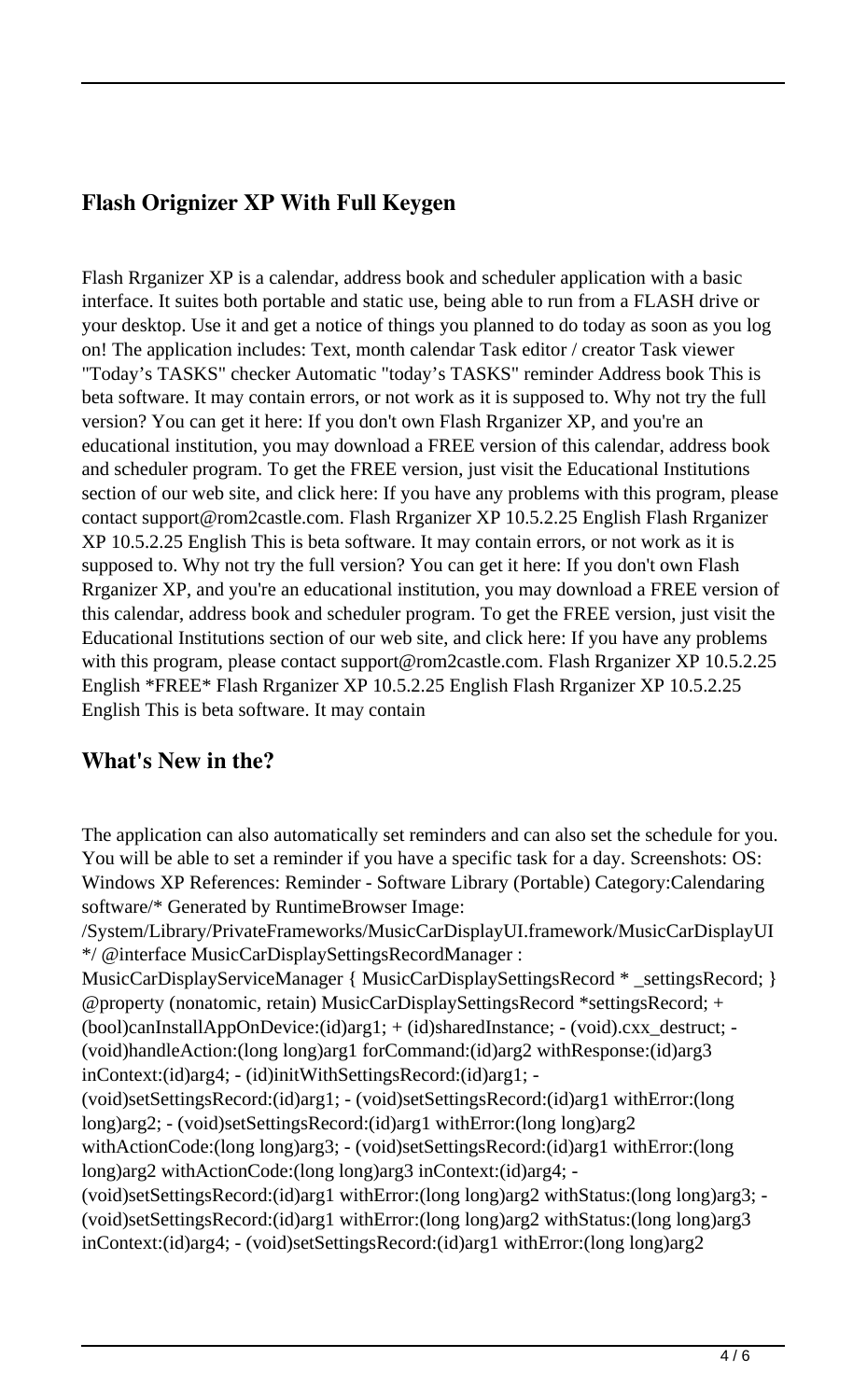withStatus:(long long)arg3 withResponse:(id)arg4; - (void)setSettingsRecord:(id)arg1 withError:(long long)arg2 withStatus:(long long)arg3 withResponse:(id)arg4 inContext:(id)arg5; - (void)setSettingsRecord:(id)arg1 withError:(long long)arg2 withStatus:(long long)arg3 withResponse:(id)arg4 inContext:(id)arg5; -(void)setSettingsRecord:(id)arg1 withError:(long long)arg2 withStatus:(long long)arg3 withResponse:(id)arg4 inContext:(id)arg5 withResult:(id)